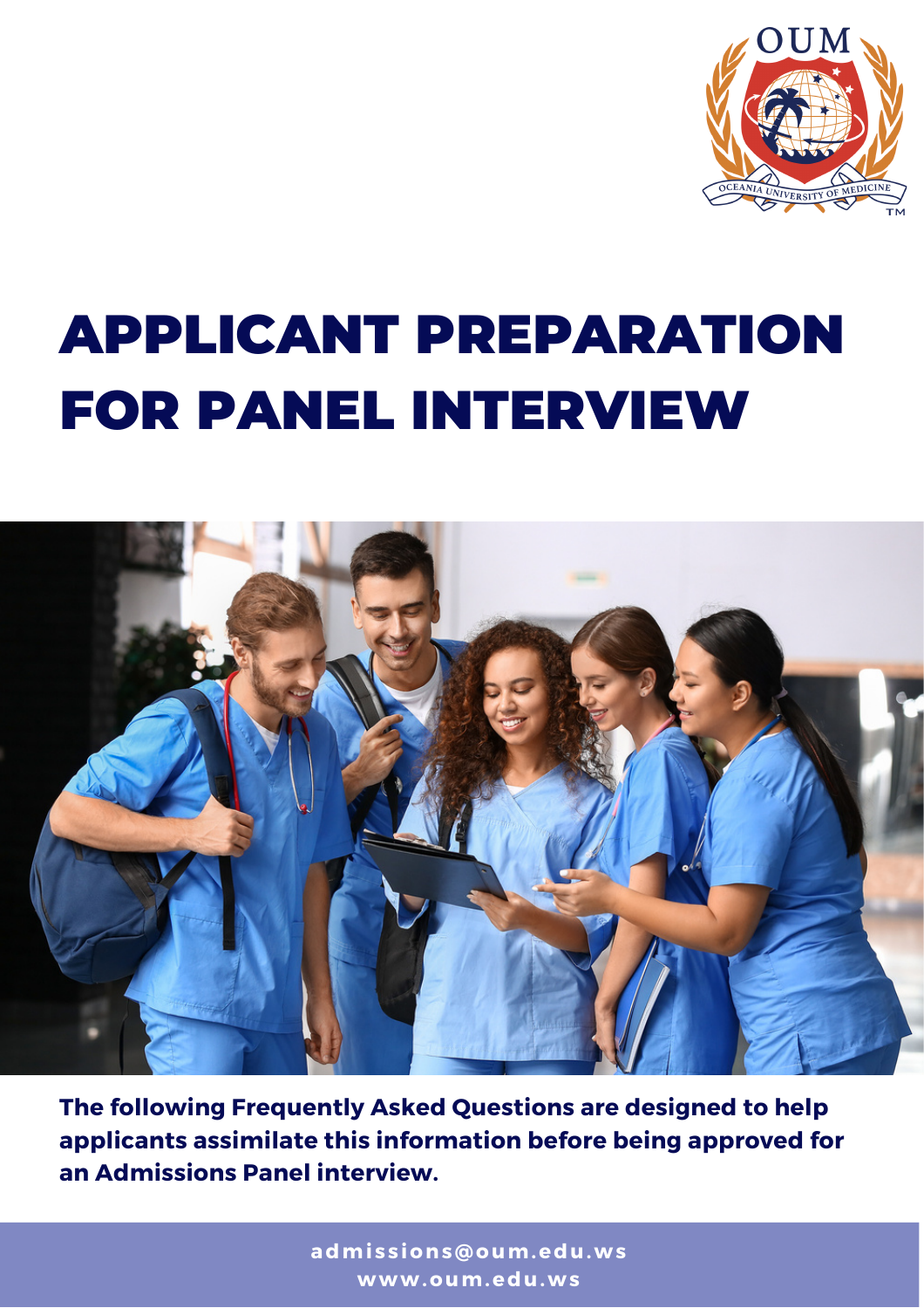## **OUM CURRICULUM**

#### **How does OUM's medical school curriculum compare to those of traditional medical schools?**

The OUM MD program is a full and rigorous medical school curriculum, based largely on US and Australian medical education models. The difference is that OUM facilitates online delivery of the pre-clinical portion of the curriculum. OUM's unique approach enables students to complete the pre-clinical modules while remaining in their own communities. As with traditional medical schools, once OUM students successfully complete their pre-clinical modules, clinical rotations occur on site at select teaching hospitals and/or clinics.

#### **Does this mean I can continue working while attending medical school?**

This really depends on the student. Medical school requires a tremendous time commitment to absorb and digest a huge quantity of very complex information. Many students find it difficult to work while also devoting a sufficient amount of time to their studies. OUM has no official policy against students working while attending medical school, but we do stress that academic studies must take priority, and of course students must successfully complete all their courses in order to progress.

#### **Is the OUM program shorter than a traditional medical school?**

No. The curriculum is designed so that a student who attends full-time, without interruption, other than the natural breaks between modules, will complete the program in 4.5 years (5 years for the USMLE Pathway).

#### **You offer two MD Pathways. How do I know which one to choose?**

The Standard Pathway is for students who do not intend to practice in the United States. The USMLE Pathway is for students who do intend to practice in the United States.

The United States requires foreign medical graduates to pass a series of hurdle exams known as the United States Medical Licensing Exams (USMLE). While other countries also have hurdle exams, the USMLE is much more focused on the basic sciences. To address this special need, OUM developed a separate pathway with added emphasis on the basic sciences, designed specifically for students who intend to take the USMLE.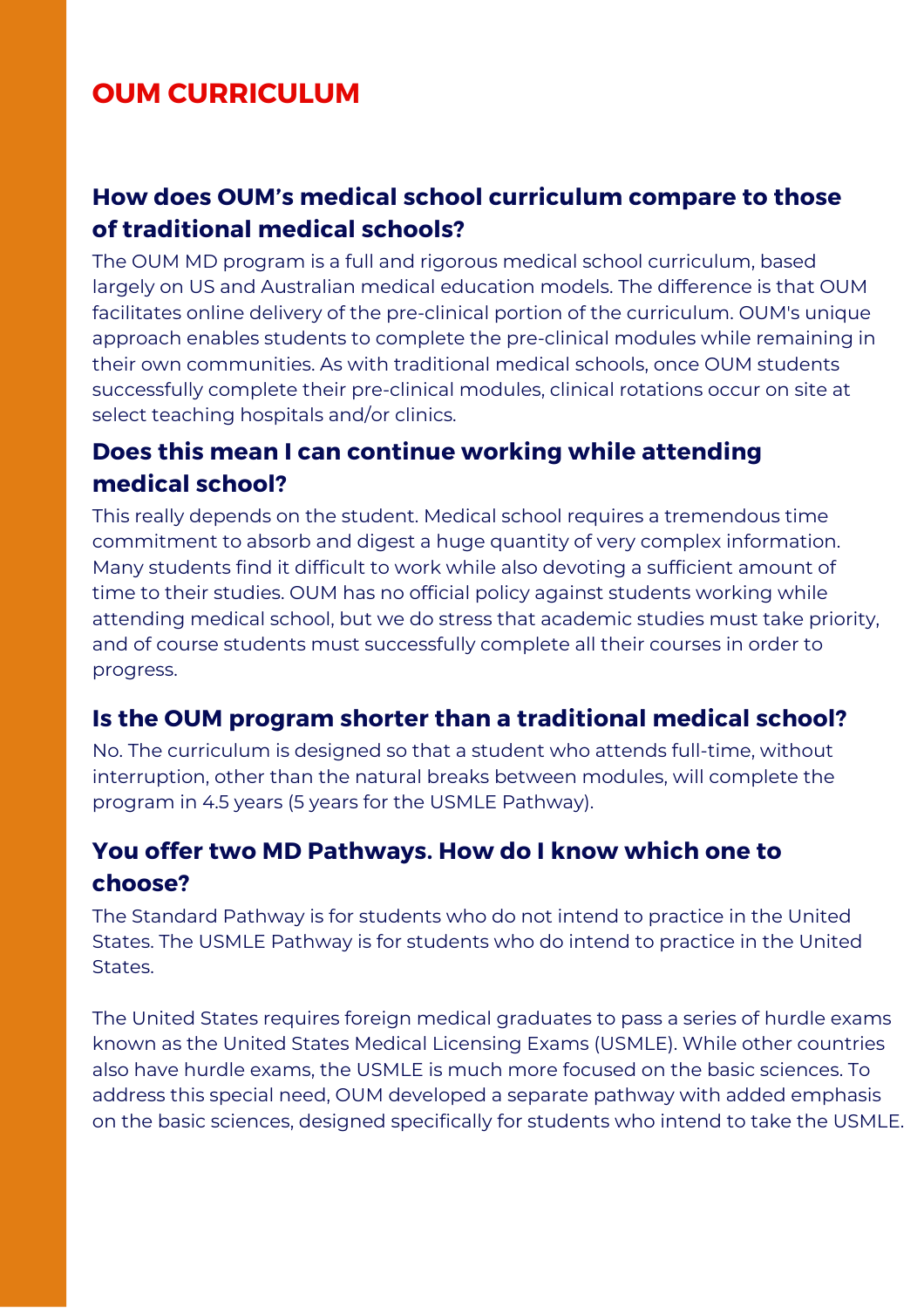## **How many weeks are spent on the online pre-clinical phase of the curriculum?**

The pre-clinical phase lasts 90 weeks, and includes the 8-week General Principles Course, and 82 weeks of [System-Based](https://yourtime.oum.edu.ws/acton/ct/31526/%7b%7bEnv.MsgId%7d%7d/Bct/%7b%7bEnv.SrcId%7d%7d/%7b%7bEnv.RecId%7d%7d/ct1_0/1/lu?sid=%7b%7bEnv.Code%7d%7d) modules. For students in the USMLE Pathway there is an additional period of study for the USMLE Prep Course and USMLE Step 1.

#### **What is the General Principles Course in the pre-clinical phase of the [curriculum?](https://yourtime.oum.edu.ws/acton/ct/31526/%7b%7bEnv.MsgId%7d%7d/Bct/%7b%7bEnv.SrcId%7d%7d/%7b%7bEnv.RecId%7d%7d/ct1_0/1/lu?sid=%7b%7bEnv.Code%7d%7d)**

After [Orientation,](https://yourtime.oum.edu.ws/acton/ct/31526/%7b%7bEnv.MsgId%7d%7d/Bct/%7b%7bEnv.SrcId%7d%7d/%7b%7bEnv.RecId%7d%7d/ct1_0/1/lu?sid=%7b%7bEnv.Code%7d%7d) students commence an 8-week General Principles Course. which will introduce them to the disciplines covered in upcoming Systems-Based Modules. Students are required to successfully complete this course before [progressing.](https://yourtime.oum.edu.ws/acton/ct/31526/%7b%7bEnv.MsgId%7d%7d/Bct/%7b%7bEnv.SrcId%7d%7d/%7b%7bEnv.RecId%7d%7d/ct1_0/1/lu?sid=%7b%7bEnv.Code%7d%7d)

### **What are the [System-Based](https://yourtime.oum.edu.ws/acton/ct/31526/%7b%7bEnv.MsgId%7d%7d/Bct/%7b%7bEnv.SrcId%7d%7d/%7b%7bEnv.RecId%7d%7d/ct1_0/1/lu?sid=%7b%7bEnv.Code%7d%7d) Modules in the pre-clinical phase of the curriculum?**

The basic sciences are the foundation of medical studies. Both the Standard Pathway and the USMLE Pathway cover the same 10 disciplines. [System-Based](https://yourtime.oum.edu.ws/acton/ct/31526/%7b%7bEnv.MsgId%7d%7d/Bct/%7b%7bEnv.SrcId%7d%7d/%7b%7bEnv.RecId%7d%7d/ct1_0/1/lu?sid=%7b%7bEnv.Code%7d%7d) Modules utilize case-based learning organized around human body systems to demonstrate the practical application of the basic sciences to the practice of medicine. Each of the 10 [System-Based](https://yourtime.oum.edu.ws/acton/ct/31526/%7b%7bEnv.MsgId%7d%7d/Bct/%7b%7bEnv.SrcId%7d%7d/%7b%7bEnv.RecId%7d%7d/ct1_0/1/lu?sid=%7b%7bEnv.Code%7d%7d) Modules (82 weeks) listed below combines the basic and clinical sciences in a case-based format:

- Cardiovascular System (12 weeks)
- Urinary System (10 weeks)
- Pulmonary System (10 weeks)
- Endocrine System (8 weeks)
- Reproductive System (8 weeks)
- Gastrointestinal System (6 weeks)
- Hemi-Immune System (8 weeks)
- Neurology & Neuroscience (12 weeks)
- Rheumatology (4 weeks)
- Behavioral Medicine (4 weeks).

#### **What is the Clinical Skills Course?**

Between the pre-clinical and clinical phases of the curriculum, students complete the eight-week Clinical Skills Course with an online academic component and a five-day face-to-face practical [instruction component.](https://yourtime.oum.edu.ws/acton/ct/31526/%7b%7bEnv.MsgId%7d%7d/Bct/%7b%7bEnv.SrcId%7d%7d/%7b%7bEnv.RecId%7d%7d/ct1_0/1/lu?sid=%7b%7bEnv.Code%7d%7d) Students must pass this course before being permitted to begin clinical rotations.

#### **What is OUM's clinical program?**

Upon completing pre-clinical training and passing the Clinical Skills Course, students become eligible to begin the required 72 weeks of clinical [clerkships/rotations.](https://yourtime.oum.edu.ws/acton/ct/31526/%7b%7bEnv.MsgId%7d%7d/Bct/%7b%7bEnv.SrcId%7d%7d/%7b%7bEnv.RecId%7d%7d/ct1_0/1/lu?sid=%7b%7bEnv.Code%7d%7d) Core clinical rotations cover 56 weeks, followed by 16 additional weeks of advanced medical/surgical and general elective rotations. Rotations must be completed in hospitals approved by the University. Hospital fees may apply, in addition to tuition.

MD students who intend to [complete](https://yourtime.oum.edu.ws/acton/ct/31526/%7b%7bEnv.MsgId%7d%7d/Bct/%7b%7bEnv.SrcId%7d%7d/%7b%7bEnv.RecId%7d%7d/ct1_0/1/lu?sid=%7b%7bEnv.Code%7d%7d) clinical rotations at US teaching hospitals, and all students seeking to practice medicine in the United States, must pass the USMLE Step 1 to be eligible to proceed into the clinical phase of study.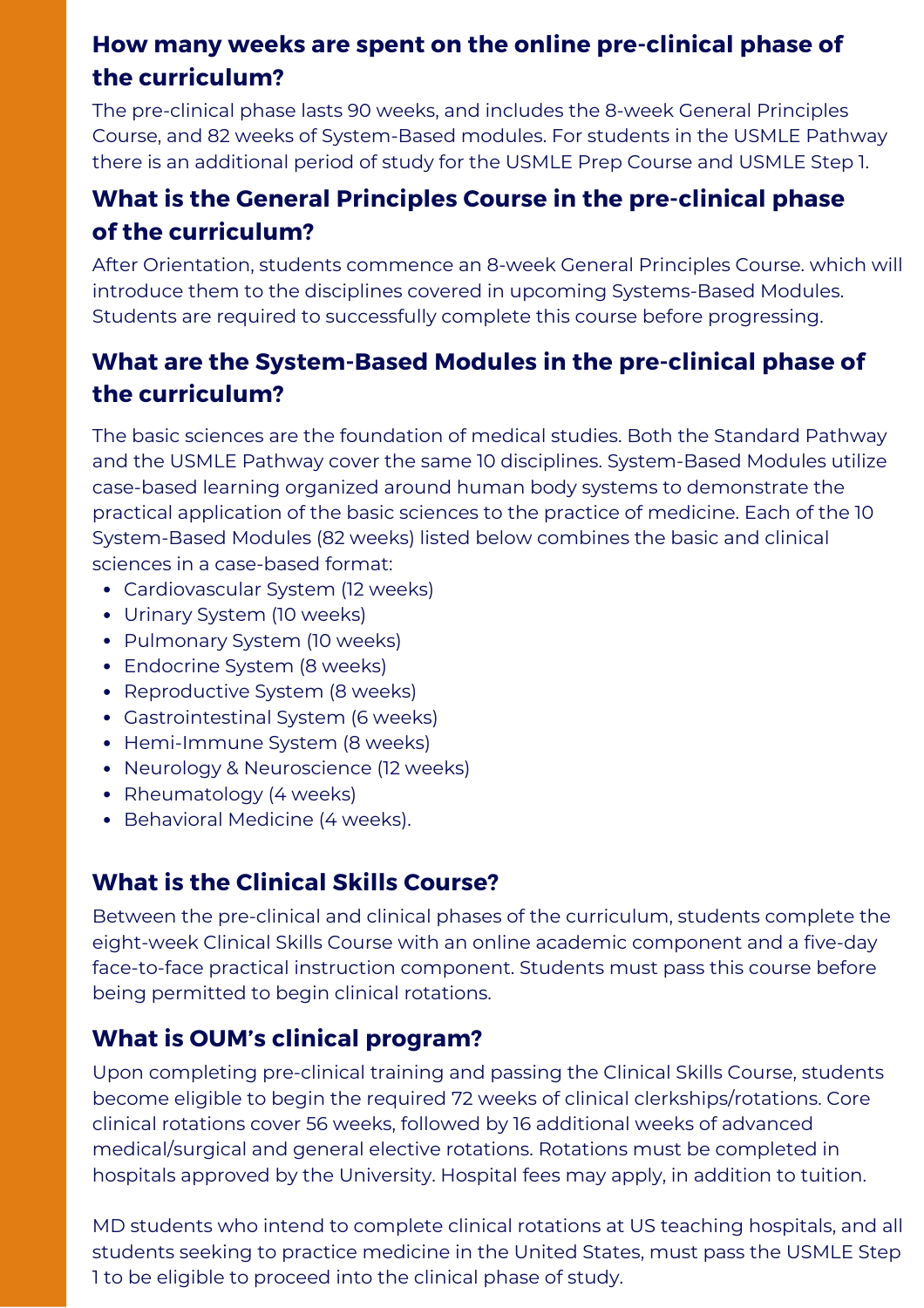# **INTERACTIVE LECTURES, CLASS TIMES, EXAMS, AND MORE**

#### **Are the classroom lectures "live" even though they are virtual?**

Yes. Students attend live, [instructor-led,](https://yourtime.oum.edu.ws/acton/ct/31526/%7b%7bEnv.MsgId%7d%7d/Bct/%7b%7bEnv.SrcId%7d%7d/%7b%7bEnv.RecId%7d%7d/ct1_0/1/lu?sid=%7b%7bEnv.Code%7d%7d) interactive sessions four days each week, delivered via the Zoom meeting. All live lectures are also recorded, allowing for study review[.](https://yourtime.oum.edu.ws/acton/ct/31526/%7b%7bEnv.MsgId%7d%7d/Bct/%7b%7bEnv.SrcId%7d%7d/%7b%7bEnv.RecId%7d%7d/ct1_0/1/lu?sid=%7b%7bEnv.Code%7d%7d)

Australia/New [Zealand/Samoa](https://yourtime.oum.edu.ws/acton/ct/31526/%7b%7bEnv.MsgId%7d%7d/Bct/%7b%7bEnv.SrcId%7d%7d/%7b%7bEnv.RecId%7d%7d/ct1_0/1/lu?sid=%7b%7bEnv.Code%7d%7d) class times: Tuesday through Friday, late morning through midday

US/Canada class times: Monday through [Thursday,](https://yourtime.oum.edu.ws/acton/ct/31526/%7b%7bEnv.MsgId%7d%7d/Bct/%7b%7bEnv.SrcId%7d%7d/%7b%7bEnv.RecId%7d%7d/ct1_0/1/lu?sid=%7b%7bEnv.Code%7d%7d) 8:00 PM to 10:00 PM, ET Note: Times may change slightly with Daylight Saving Time in students' various [countries.](https://yourtime.oum.edu.ws/acton/ct/31526/%7b%7bEnv.MsgId%7d%7d/Bct/%7b%7bEnv.SrcId%7d%7d/%7b%7bEnv.RecId%7d%7d/ct1_0/1/lu?sid=%7b%7bEnv.Code%7d%7d)

#### **How do I take exams at OUM?**

Exams are [electronically](https://yourtime.oum.edu.ws/acton/ct/31526/%7b%7bEnv.MsgId%7d%7d/Bct/%7b%7bEnv.SrcId%7d%7d/%7b%7bEnv.RecId%7d%7d/ct1_0/1/lu?sid=%7b%7bEnv.Code%7d%7d) monitored and delivered online. Exam integrity is assured by use of monitoring software that must be installed on your computer. OUM students are required to have a functioning webcam and microphone that remain on during the entirety of the exam attempt. Students must have a quiet, private location where they take their exams, and are required to perform a video room scan of their test-taking environment immediately prior to every attempt.

#### **When do I take my quizzes and exams?**

To [accommodate](https://yourtime.oum.edu.ws/acton/ct/31526/%7b%7bEnv.MsgId%7d%7d/Bct/%7b%7bEnv.SrcId%7d%7d/%7b%7bEnv.RecId%7d%7d/ct1_0/1/lu?sid=%7b%7bEnv.Code%7d%7d) student schedules and geographic distribution, exams are available during designated windows of 24-48 hours, generally scheduled on weekends.

# **WHAT TO EXPECT AS AN OUM STUDENT**

#### **Is there additional academic support outside the classroom?**

Yes. Students receive plenty of support [throughout](https://yourtime.oum.edu.ws/acton/ct/31526/%7b%7bEnv.MsgId%7d%7d/Bct/%7b%7bEnv.SrcId%7d%7d/%7b%7bEnv.RecId%7d%7d/ct1_0/1/lu?sid=%7b%7bEnv.Code%7d%7d) the program. OUM provides both an Academic Advisor and a Research Advisor. Both key supports are available to all students at no cost. Academic Advisors remain with students throughout the degree program[.](https://yourtime.oum.edu.ws/acton/ct/31526/%7b%7bEnv.MsgId%7d%7d/Bct/%7b%7bEnv.SrcId%7d%7d/%7b%7bEnv.RecId%7d%7d/ct1_0/1/lu?sid=%7b%7bEnv.Code%7d%7d)

#### **What is the role of the Clinical Mentor?**

The role of a Clinical Mentor is that of guide, coach, and role model. As active clinicians located in the student's same geographic proximity, the clinical mentors share clinical experiences and patient-doctor interactions and aid in assessing the student's [comprehension](https://yourtime.oum.edu.ws/acton/ct/31526/%7b%7bEnv.MsgId%7d%7d/Bct/%7b%7bEnv.SrcId%7d%7d/%7b%7bEnv.RecId%7d%7d/ct3_0/1/lu?sid=%7b%7bEnv.Code%7d%7d) of the problem-based learning cases they are reviewing in class. Students are urged to identify their prospective Mentor early in the program before their [Systems-Based](https://yourtime.oum.edu.ws/acton/ct/31526/%7b%7bEnv.MsgId%7d%7d/Bct/%7b%7bEnv.SrcId%7d%7d/%7b%7bEnv.RecId%7d%7d/ct3_0/1/lu?sid=%7b%7bEnv.Code%7d%7d) Modules (SBMs). To register for the first SBM, each student must have their Clinical Mentor approved by OUM.

#### **What is the research requirement?**

A formal Research Project is a requirement for [graduation from](https://yourtime.oum.edu.ws/acton/ct/31526/%7b%7bEnv.MsgId%7d%7d/Bct/%7b%7bEnv.SrcId%7d%7d/%7b%7bEnv.RecId%7d%7d/ct3_0/1/lu?sid=%7b%7bEnv.Code%7d%7d) OUM. The Research Methodology course provides recorded lectures, 20 hours of one-on-one faculty support, and other activities to help students develop their Research Project.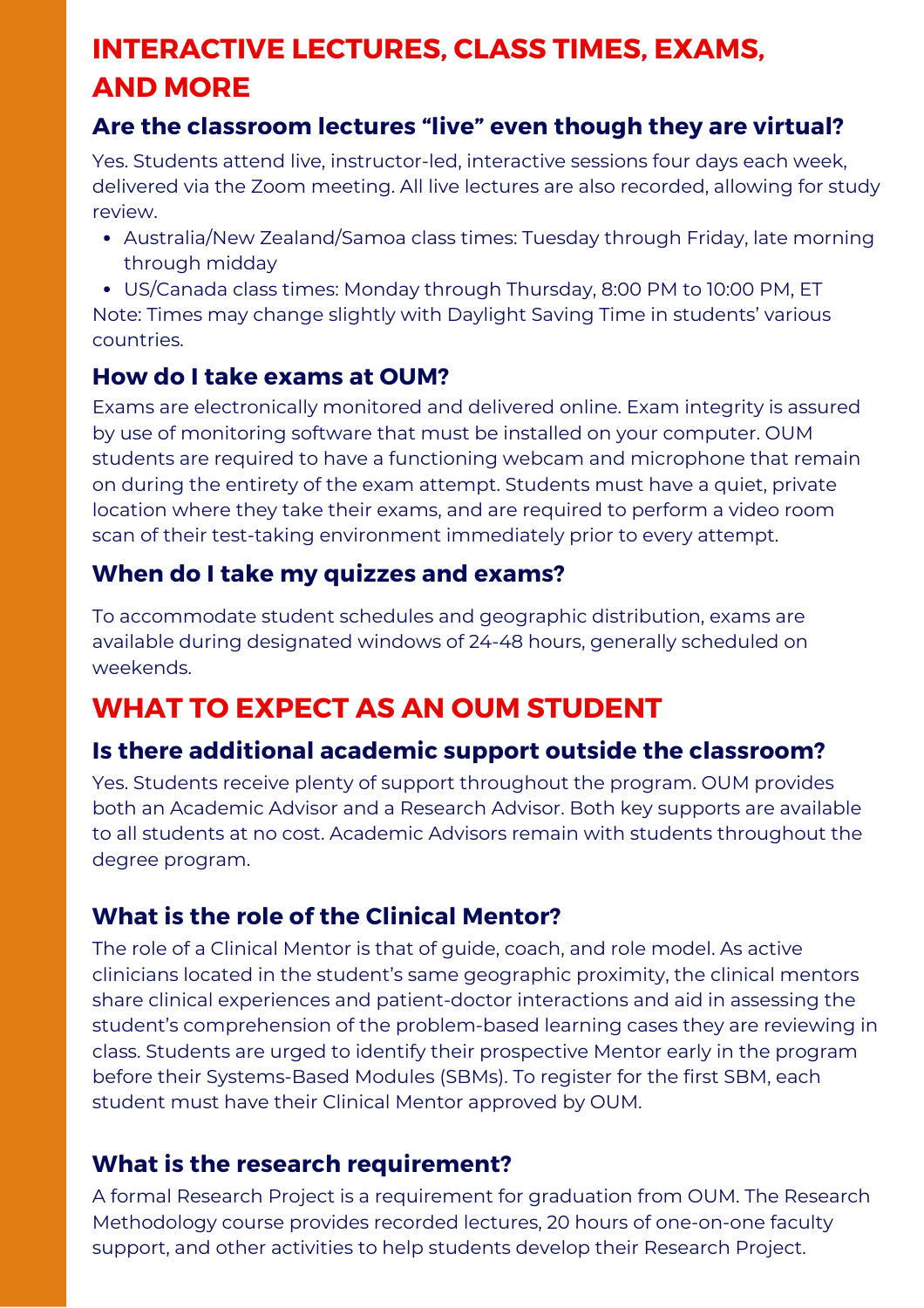## **Do I ever actually meet other students, faculty, and administration? Do OUM students form study groups?**

Yes. There are numerous opportunities for students to meet informally online, in online study groups, and to meet each other and members of the faculty and administration, face-to-face, at regular student conferences. Every OUM student has access to an OUM Zoom account, including the ability to schedule meetings and invite others, inside and outside OUM. Students also may join the Oceania University of Medicine Student Association (OUMSA).

## **WHERE DO OUM GRADUATES PRACTICE?**

#### **Will I be able to practice medicine after graduating with an MD degree from OUM?**

Yes. Graduates who take and pass the required exams for [licensure/registration](https://yourtime.oum.edu.ws/acton/ct/31526/%7b%7bEnv.MsgId%7d%7d/Bct/%7b%7bEnv.SrcId%7d%7d/%7b%7bEnv.RecId%7d%7d/ct5_0/1/lu?sid=%7b%7bEnv.Code%7d%7d) and complete an internship/residency in Australia, Canada, New Zealand, Samoa, the United States, or other jurisdictions, are able to practice medicine. Please speak with your Admissions Counselor about specific requirements and possible limitations.

#### **Does OUM have the necessary accreditation for International Medical Graduates to practice after graduation?**

Yes. OUM is an [internationally](https://yourtime.oum.edu.ws/acton/ct/31526/%7b%7bEnv.MsgId%7d%7d/Bct/%7b%7bEnv.SrcId%7d%7d/%7b%7bEnv.RecId%7d%7d/ct5_0/1/lu?sid=%7b%7bEnv.Code%7d%7d) accredited medical school, providing the required credentials which graduates of foreign medical schools need to practice in most countries.

## **TIME COMMITMENT**

#### **How much time do I need to dedicate to my studies?**

Each pre-clinical module requires mastery of extensive information during a relatively short period. Modules are designed [anticipating](https://yourtime.oum.edu.ws/acton/ct/31526/%7b%7bEnv.MsgId%7d%7d/Bct/%7b%7bEnv.SrcId%7d%7d/%7b%7bEnv.RecId%7d%7d/ct5_0/1/lu?sid=%7b%7bEnv.Code%7d%7d) a minimum of 40 hours per week for successful completion. In a recent survey, OUM students reported spending on average 44 hours per week on their pre-clinical studies.

Between hands-on rotations and clinical curriculum [assignments,](https://yourtime.oum.edu.ws/acton/ct/31526/%7b%7bEnv.MsgId%7d%7d/Bct/%7b%7bEnv.SrcId%7d%7d/%7b%7bEnv.RecId%7d%7d/ct5_0/1/lu?sid=%7b%7bEnv.Code%7d%7d) students spend 60+ hours per week completing [each clinical](https://yourtime.oum.edu.ws/acton/ct/31526/%7b%7bEnv.MsgId%7d%7d/Bct/%7b%7bEnv.SrcId%7d%7d/%7b%7bEnv.RecId%7d%7d/ct5_0/1/lu?sid=%7b%7bEnv.Code%7d%7d) module. Given the intense workload, students should devote themselves full-time during the clinical phase of the program.

#### **How long does it take to complete OUM's MD degree [program?](https://yourtime.oum.edu.ws/acton/ct/31526/%7b%7bEnv.MsgId%7d%7d/Bct/%7b%7bEnv.SrcId%7d%7d/%7b%7bEnv.RecId%7d%7d/ct5_0/1/lu?sid=%7b%7bEnv.Code%7d%7d)**

Students who attend OUM full-time, with no [interruptions](https://yourtime.oum.edu.ws/acton/ct/31526/%7b%7bEnv.MsgId%7d%7d/Bct/%7b%7bEnv.SrcId%7d%7d/%7b%7bEnv.RecId%7d%7d/ct5_0/1/lu?sid=%7b%7bEnv.Code%7d%7d) other than the existing breaks within modules, may finish the program in 4.5 years (5 years for the USMLE Pathway).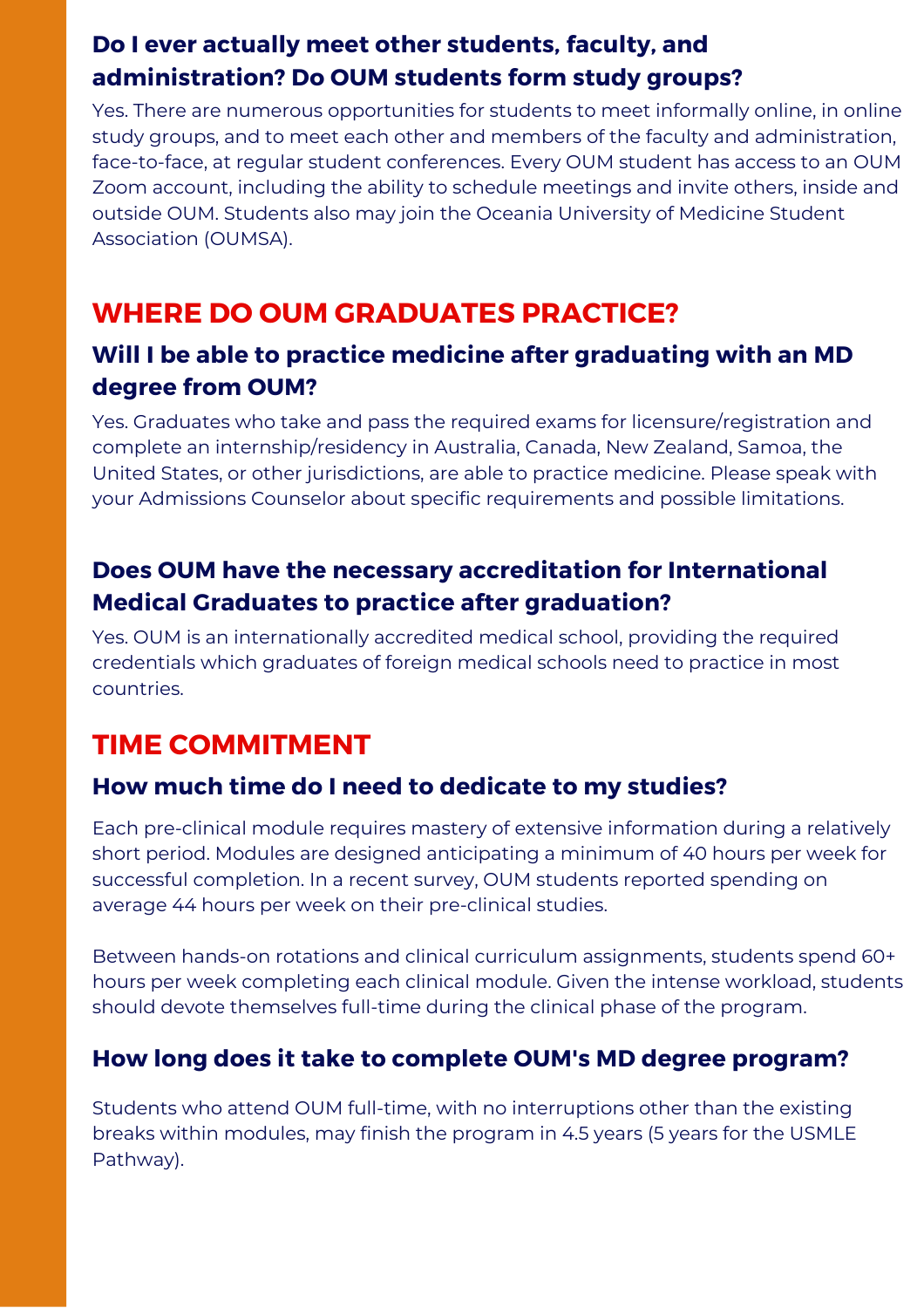During the clinical phase, in addition to hospital and clinic time, students should plan for a minimum two-week break between rotations to complete their logbooks and [end-of-rotation](https://yourtime.oum.edu.ws/acton/ct/31526/%7b%7bEnv.MsgId%7d%7d/Bct/%7b%7bEnv.SrcId%7d%7d/%7b%7bEnv.RecId%7d%7d/ct5_0/1/lu?sid=%7b%7bEnv.Code%7d%7d) exam. Given the intense workload of the clinical phase, students should expect to complete the required 72 weeks of clinical rotations within two years.

#### **May I attend part-time?**

The online pre-clinical study allows students to maintain a full-time or part-time work schedule throughout the first half of medical school. During this time, students will spend an average of 40-50 hours per week on their studies. OUM essentially becomes a full-time job, and some students seek flexible work schedules to accommodate their studies.

Most students complete the program in 4.5 years. Students who work during the preclinical phase, or those who plan to practice in the US, may take up to 5 years to complete their degree.

## **TUITION & FEES**

#### **What is the cost of OUM's MD program?**

#### Information below is effective 1 January 2023. For tuition information prior to 2023, refer to the Student Handbook.

Tuition for the MD Program is dependent upon the pathway taken by the student. Students undertaking the United States Medical Licensing [Examination](https://yourtime.oum.edu.ws/acton/ct/31526/%7b%7bEnv.MsgId%7d%7d/Bct/%7b%7bEnv.SrcId%7d%7d/%7b%7bEnv.RecId%7d%7d/ct5_0/1/lu?sid=%7b%7bEnv.Code%7d%7d) (USMLE) Pathway are expected to complete the program in 4.5 years (no longer than 5 years). Students undertaking the Standard Pathway are expected to complete the program in 4 years (no longer than 4.5 years). Students who plan to practice in the US must take the USMLE Pathway.

Effective January 2023, tuition for the Standard Pathway will be \$43,000 per annum for four years (8 semesters). Tuition for the USMLE Pathway will be \$39,000 per annum for [four-and-a-half](https://yourtime.oum.edu.ws/acton/ct/31526/%7b%7bEnv.MsgId%7d%7d/Bct/%7b%7bEnv.SrcId%7d%7d/%7b%7bEnv.RecId%7d%7d/ct5_0/1/lu?sid=%7b%7bEnv.Code%7d%7d) years (9 semesters). The total amount paid by all students is approximately the same. (Standard Pathway students pay more per annum as they are paying over a shorter period of time than USMLE Pathway students.) These fees are subject to an annual indexation (inflationary adjustment reflecting Consumer Price Index changes). The yearly CPI, as published in July, will be used and the new fee will be set in August for the next year beginning 1 January. Students in Australia, Canada, New Zealand, Samoa, and the United States pay fees in their local currency[.](https://yourtime.oum.edu.ws/acton/ct/31526/%7b%7bEnv.MsgId%7d%7d/Bct/%7b%7bEnv.SrcId%7d%7d/%7b%7bEnv.RecId%7d%7d/ct5_0/1/lu?sid=%7b%7bEnv.Code%7d%7d)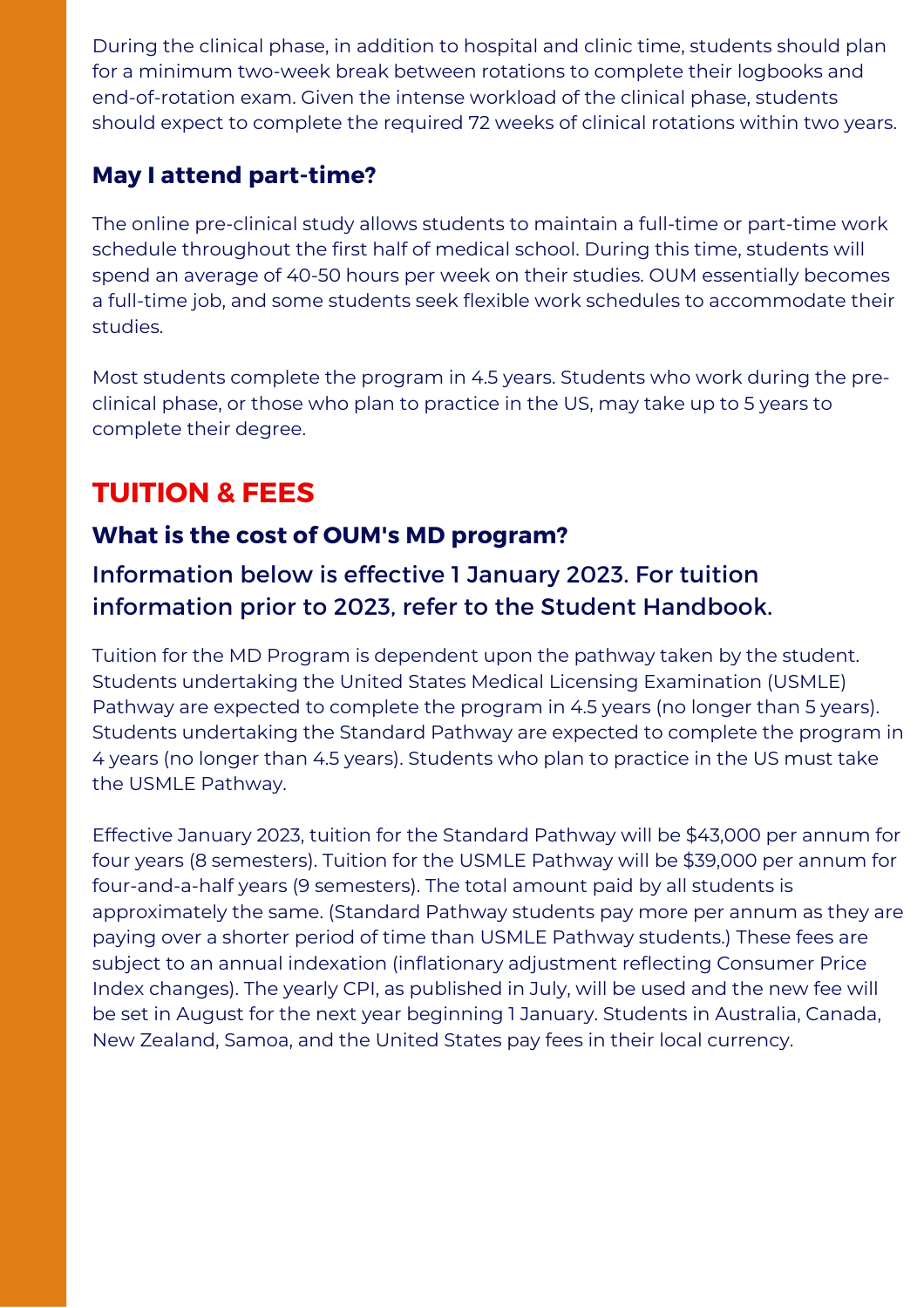#### Tuition Payment Plan Options

Prior to commencing their first semester, students will be required to pay the Intake Payment Fee of \$10,000, which will be deducted from the first semester tuition fee. Tuition fees will then be charged and payable by semester. A monthly payment plan is also available upon request and will be subject to a 2% Administrative Fee. The election of fee payment type (semester or monthly) must be arranged with the University by the census dates of 31 January or 31 July for the respective intake.

The tuition fees for 2023 will include fees that have previously been charged separately. The following fees are now included in tuition: Clinical Key (Library), Exam Proctor, Clinical Skills Course (CSC), Objective Structured Clinical Examination (OSCE), and Student ID card.

Tuition covers the entire program as described above, regardless of actual time to complete the program. There will be no additional charge if the course duration extends beyond the expected 4.5 or 5-year time frame. This is most likely to occur due to the timing of a clinical rotation for which the fees would have already been paid.

#### Other Fees

In some cases, particularly in North America, students may be charged fees by hospitals when undertaking clinical rotations. This will be referred to as the Clinical Rotation Fee and is separate from OUM tuition. In the event of late payment, there will be a Late Fee of \$25 per occurrence.

There will be additional tuition charges if a student is required to retake a course due to failure. If a module or rotation must be repeated due to failure, then the additional fee of \$750/week will apply.

#### Refund Policy

Tuition payments will be refunded in the case of withdrawal/dismissal from the program but may be subject to an Administrative Fee as follows: If a student withdraws or is dismissed:

- Prior to the start of Orientation, there will be a full refund and no Administrative Fee.
- Prior to the start of the General Principles Course, there will be a \$1,000 Administrative Fee.
- Within the first two weeks of the General Principles Course, there will be a \$5,000 Administrative Fee.
- After the second week of the General Principles Course, the total amount of tuition will be divided by the number of weeks in the program, then multiplied by the number of weeks of instruction received at OUM. This is the Prorated Tuition Cost. A Student's Withdrawn/Dismissed Tuition Cost will be equal to the Prorated Tuition Cost, or \$10,000, whichever is greater. The Withdrawn/Dismissed Tuition Cost will be subtracted from the tuition payments previously made (not including tuition fee credits such as mentor honoraria), and any overage will be refunded, less a 5% Administrative Fee.

Application Fees are not refundable or applicable to other fees. Tuition payments are refunded pro-rata only in the event of withdrawal or dismissal.